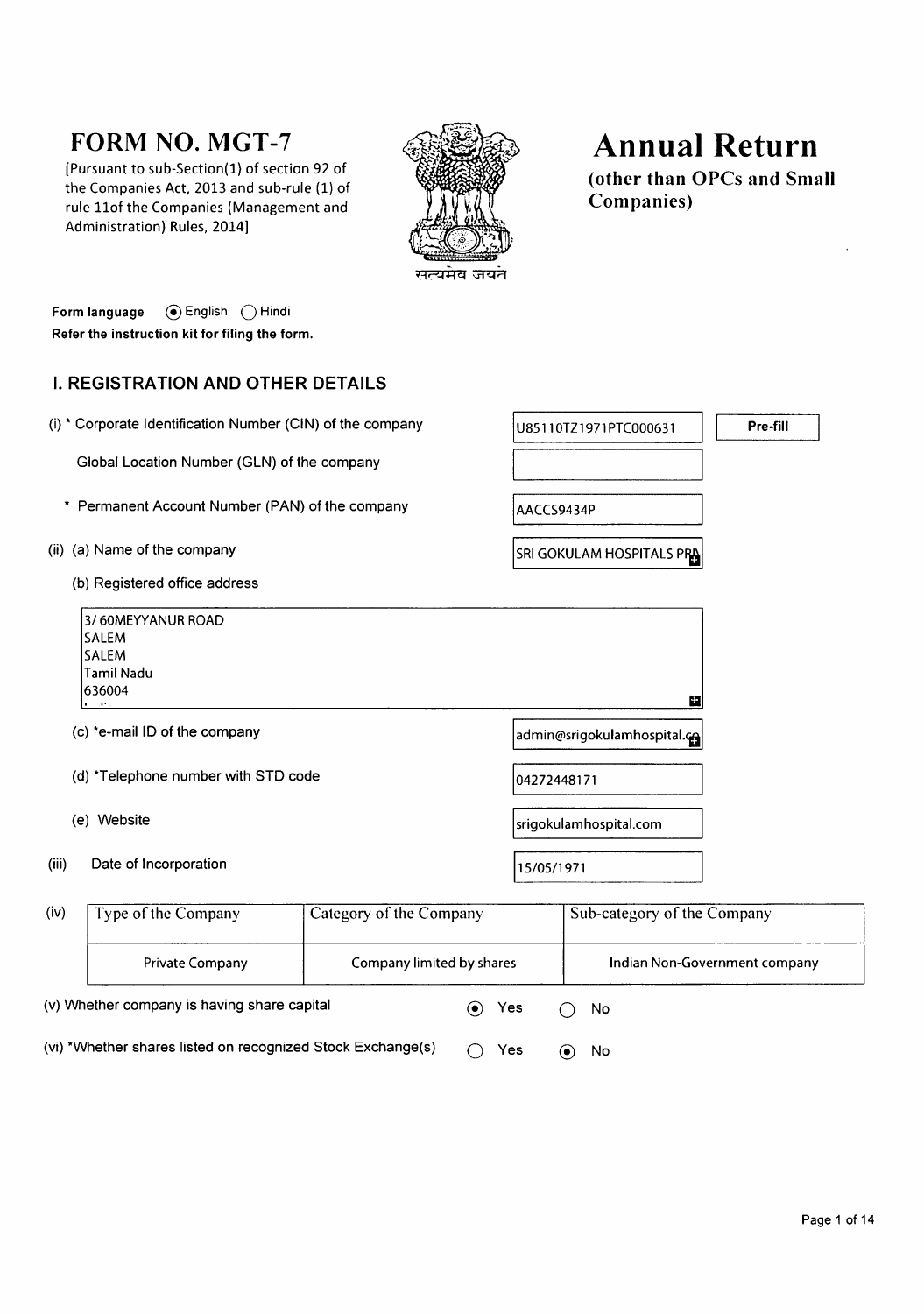| (vii) *Financial year From date   01/04/2020      |            | (DD/MM/YYYY)<br>To date | 31/03/2021 | (DD/MM/YYYY) |
|---------------------------------------------------|------------|-------------------------|------------|--------------|
| (viii) *Whether Annual general meeting (AGM) held |            | Yes<br>$(\bullet)$      | No         |              |
| (a) If yes, date of AGM                           |            |                         |            |              |
| (b) Due date of AGM                               | 30/09/2021 |                         |            |              |
| (c) Whether any extension for AGM granted         |            | Yes                     | No<br>(    |              |
| (f) Specify the reasons for not holding the same  |            |                         |            |              |
|                                                   |            |                         |            |              |
| AGM will conduct on 25/09/2021                    |            |                         |            |              |

#### **II. PRINCIPAL BUSINESS ACTIVITIES OF THE COMPANY**

\*Number of business activities 11

| S.No | lMain<br>lActivitv | Description of Main Activity group Business | <b>Activity</b><br>Code | Description of Business Activity | 1% of turnover l<br>lof the<br><b>Icompany</b> |
|------|--------------------|---------------------------------------------|-------------------------|----------------------------------|------------------------------------------------|
|      | ◡                  | <b>Hospital and Medical Care</b>            | IQ1                     | Hospital activities              | 100                                            |

## III. PARTICULARS OF HOLDING, SUBSIDIARY AND ASSOCIATE COMPANIES (INCLUDING JOINT VENTURES)

\*No. of Companies for which information is to be given  $\vert_0$ 

Pre-fill All

| S.No | Name of the company | CIN/FCRN | Holding/Subsidiary/Associate/<br>Joint Venture | % of shares held |
|------|---------------------|----------|------------------------------------------------|------------------|
|      |                     |          |                                                |                  |

# IV. SHARE CAPITAL, DEBENTURES AND OTHER SECURITIES OF THE COMPANY

# (i) \*SHARE CAPITAL

(a) Equity share capital

| Authorised   Issued   Issued   Subscribed    |            |           | <b>The Edit Capital State Capital State Capital State</b> |           |
|----------------------------------------------|------------|-----------|-----------------------------------------------------------|-----------|
| Total number of equity shares                | 2,500,000  | 877.040   | 877.040                                                   | 877,040   |
| Total amount of equity shares (in<br>Rupees) | 25,000,000 | 8.770.400 | 8,770,400                                                 | 8,770,400 |

 $\mathbf{1}$ 

Number of classes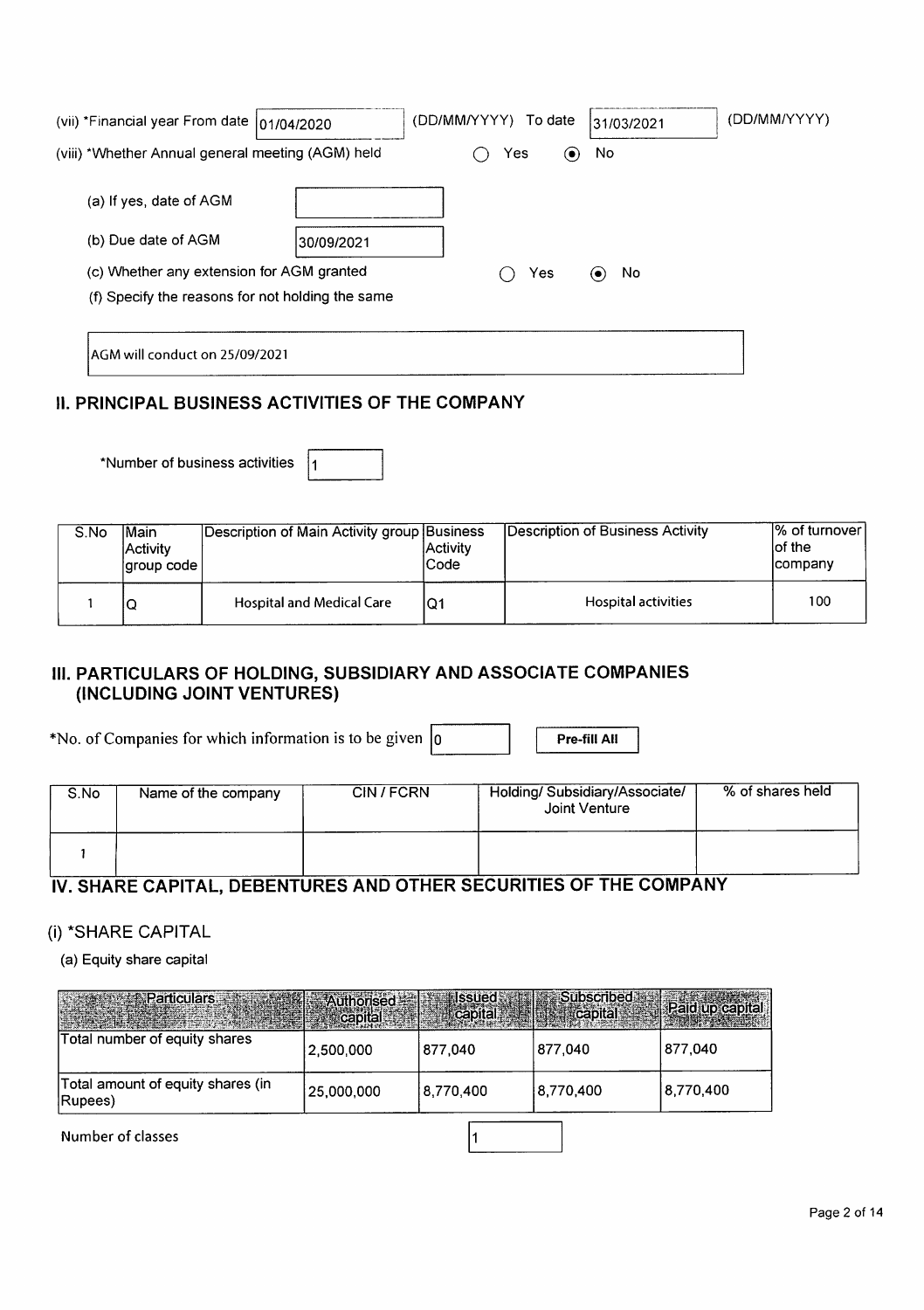| <b>Class of Shares</b>                    | <b>Authorised</b> | llssued   | Subscribed |                 |
|-------------------------------------------|-------------------|-----------|------------|-----------------|
| Equity Shares                             | <b>Icapital</b>   | capital   | capital    | Paid up capital |
| Number of equity shares                   | 2,500,000         | 877,040   | 877.040    | 877.040         |
| Nominal value per share (in rupees)       | 10                | 10        | 10         | 10              |
| Total amount of equity shares (in rupees) | 25,000,000        | 8,770,400 | 8,770,400  | 8,770,400       |

#### (b) Preference share capital

| <b>Particulars</b>                                     | Authorised<br>$\sim$ capital | assued.<br>capital | Subscribed <b>W</b> | capital Paid-up capital |
|--------------------------------------------------------|------------------------------|--------------------|---------------------|-------------------------|
| Total number of preference shares                      |                              |                    |                     |                         |
| Total amount of preference shares  <br>$ $ (in rupees) |                              |                    |                     |                         |

#### Number of classes

| Class of shares with the state of a Authorised | alcapital and produced and | <b>Issued</b><br>Capital | Subscribed Fears Raid up capital<br>$\text{Capital}$ |  |
|------------------------------------------------|----------------------------|--------------------------|------------------------------------------------------|--|
| Number of preference shares                    |                            |                          |                                                      |  |
| Nominal value per share (in rupees)            |                            |                          |                                                      |  |
| Total amount of preference shares (in rupees)  |                            |                          |                                                      |  |

#### (c) Unclassified share capital

| п                                   |  |
|-------------------------------------|--|
| Total amount of unclassified shares |  |

#### (d) Break-up of paid-up share capital

| <b>Class of shares:</b>                       |             | Number of shares: |        | Total<br>nominal<br><b>kamount</b> | amount.   | Total Total<br>Paid-up premium<br><b>The September</b><br>si kanada kusa |
|-----------------------------------------------|-------------|-------------------|--------|------------------------------------|-----------|--------------------------------------------------------------------------|
| <b>Equity shares</b>                          | Physical    | <b>DEMAT</b>      | Total  |                                    |           |                                                                          |
| At the beginning of the year                  | 877,040     | $\mathbf 0$       | 877040 | 8,770,400                          | 8,770,400 |                                                                          |
| Increase during the year                      | 0           | 0                 | 0      | 0                                  | 0         | 10                                                                       |
| li. Pubic Issues                              | 0           | 0                 | 0      | 0                                  | 0         | 10                                                                       |
| ii. Rights issue                              | $\mathbf 0$ | $\mathbf 0$       | 0      | 0                                  | 0         | 10                                                                       |
| liii. Bonus issue                             | 0           | 0                 | 0      | $\mathbf 0$                        | 0         | 10                                                                       |
| iv. Private Placement/ Preferential allotment | 0           | 0                 | 0      | 0                                  | 0         | 10                                                                       |

 $\hat{\boldsymbol{\beta}}$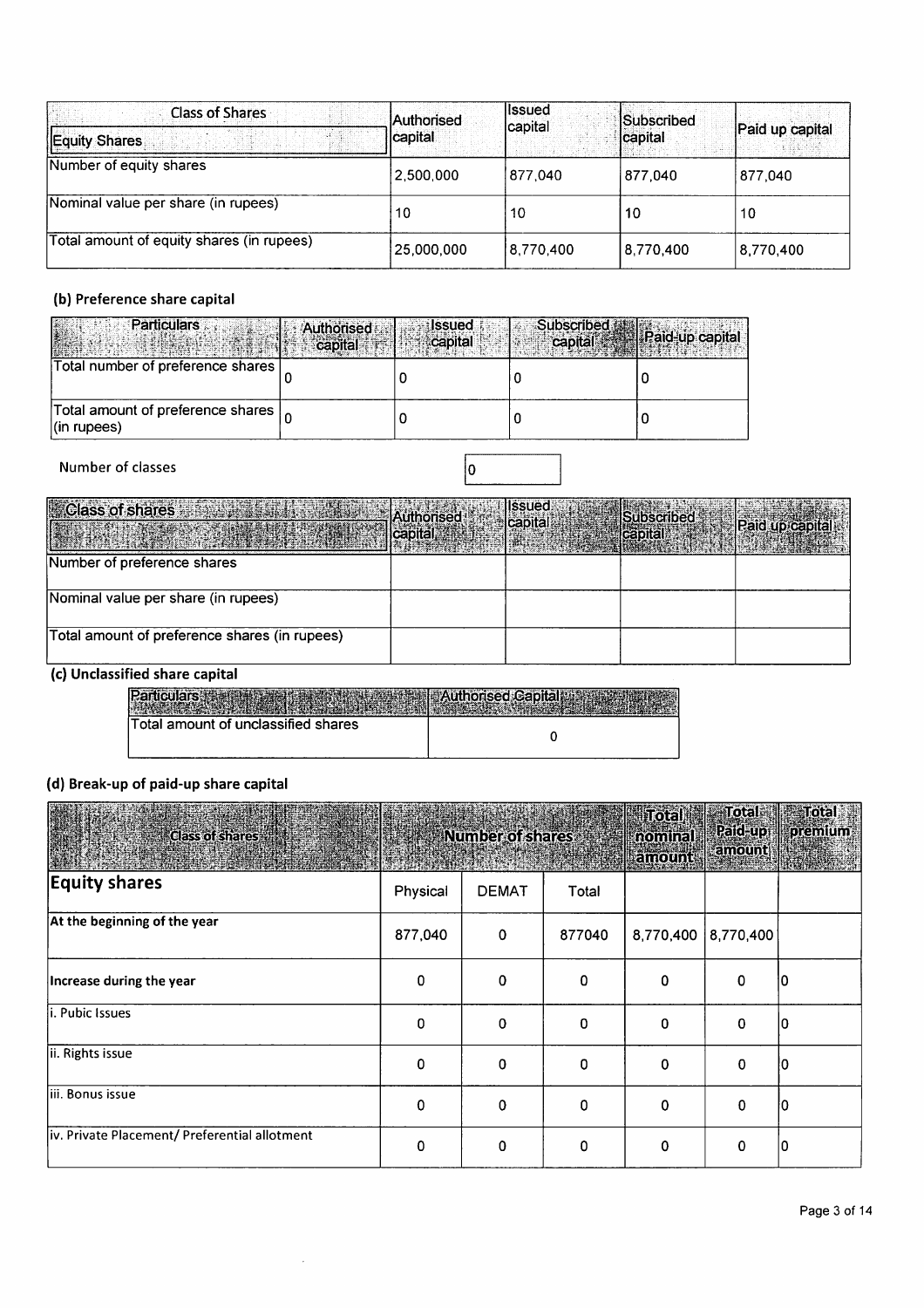| v. ESOPs                            | $\mathbf 0$ | $\mathbf 0$ | $\mathbf 0$ | $\mathsf{O}\xspace$ | $\pmb{0}$    | 10  |
|-------------------------------------|-------------|-------------|-------------|---------------------|--------------|-----|
| vi. Sweat equity shares allotted    | $\pmb{0}$   | $\pmb{0}$   | $\mathbf 0$ | $\mathbf 0$         | $\mathbf{0}$ | I٥  |
| vii. Conversion of Preference share | $\mathbf 0$ | $\pmb{0}$   | $\mathbf 0$ | $\mathbf 0$         | $\mathbf 0$  | ١o  |
| viii. Conversion of Debentures      | 0           | 0           | $\pmb{0}$   | 0                   | $\mathbf 0$  | 10  |
| ix. GDRs/ADRs                       | 0           | $\pmb{0}$   | $\pmb{0}$   | $\mathbf 0$         | 0            | I٥  |
| x. Others, specify                  |             |             |             |                     |              |     |
| Decrease during the year            | $\pmb{0}$   | $\mathbf 0$ | $\mathbf 0$ | $\mathbf 0$         | $\mathbf 0$  | I٥  |
| i. Buy-back of shares               | $\pmb{0}$   | 0           | $\mathbf 0$ | $\mathbf 0$         | $\mathbf 0$  | lo. |
| ii. Shares forfeited                | 0           | 0           | $\mathbf 0$ | 0                   | 0            | 0   |
| iii. Reduction of share capital     | $\pmb{0}$   | 0           | $\mathbf 0$ | $\mathbf 0$         | $\mathbf 0$  | I٥  |
| iv. Others, specify                 |             |             |             |                     |              |     |
| At the end of the year              | 877,040     | $\mathbf 0$ | 877040      | 8,770,400           | 8,770,400    |     |
|                                     |             |             |             |                     |              |     |
| <b>Preference shares</b>            |             |             | $\epsilon$  |                     |              |     |
| At the beginning of the year        | $\pmb{0}$   | $\mathbf 0$ | 0           | $\pmb{0}$           | 0            |     |
| <b>Increase during the year</b>     | $\pmb{0}$   | $\mathbf 0$ | 0           | $\mathbf 0$         | 0            | 10  |
| i. Issues of shares                 | 0           | 0           | 0           | $\mathbf 0$         | 0            | lo. |
| ii. Re-issue of forfeited shares    | $\pmb{0}$   | $\pmb{0}$   | 0           | $\mathbf 0$         | 0            | O   |
| iii. Others, specify                |             |             |             |                     |              |     |
| Decrease during the year            | $\pmb{0}$   | $\pmb{0}$   | $\mathbf 0$ | $\pmb{0}$           | $\pmb{0}$    | lo. |
| i. Redemption of shares             | $\pmb{0}$   | $\pmb{0}$   | 0           | $\pmb{0}$           | 0            | 10  |
| ii. Shares forfeited                | $\pmb{0}$   | $\pmb{0}$   | 0           | $\mathbf 0$         | $\mathbf 0$  | lo. |
| iii. Reduction of share capital     | $\pmb{0}$   | $\pmb{0}$   | 0           | $\pmb{0}$           | $\pmb{0}$    | lo. |
| iv. Others, specify                 |             |             |             |                     |              |     |

ISIN of the equity shares of the company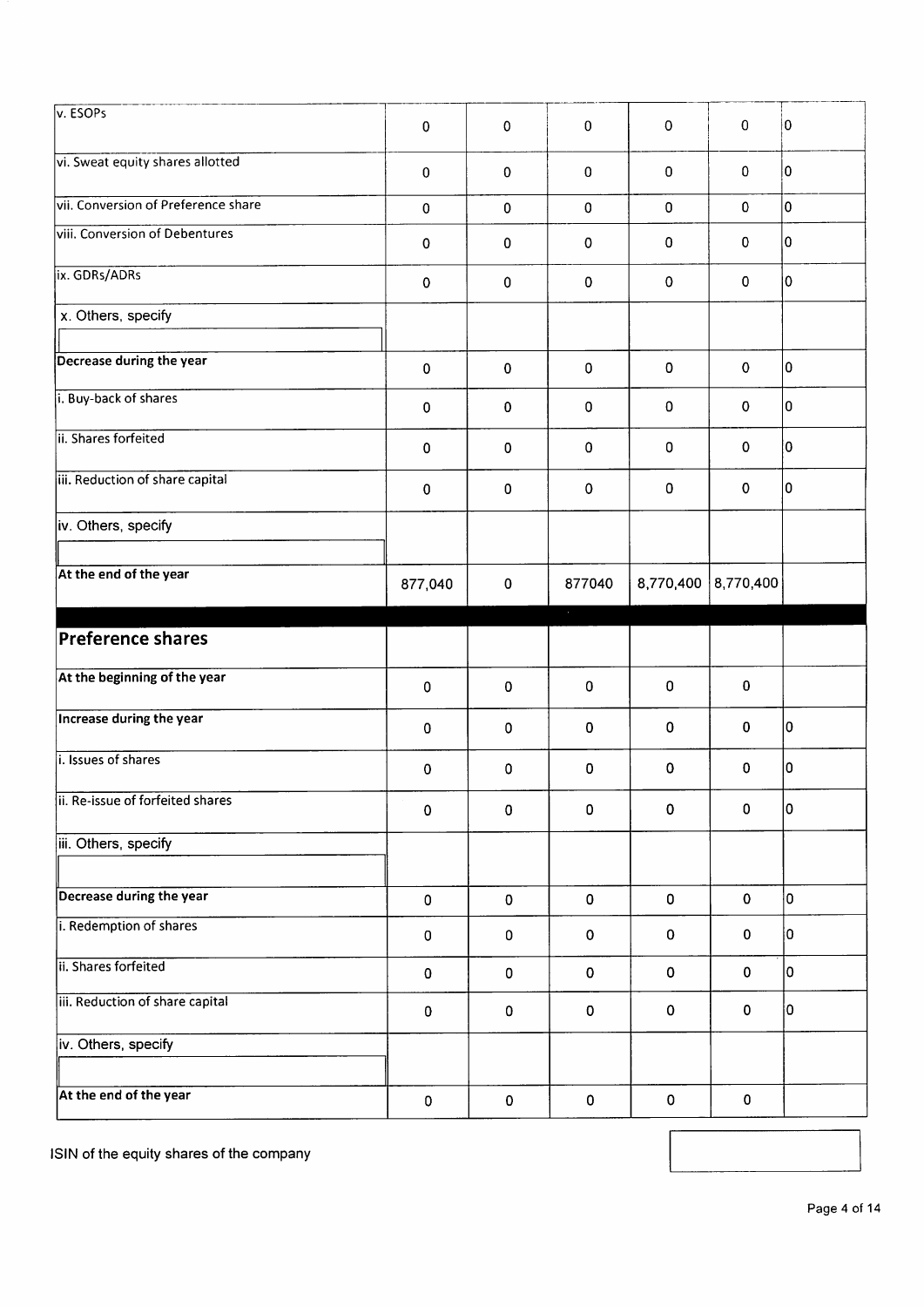|                | (ii) Details of stock split/consolidation during the year (for each class of shares) |     |     | 10    |
|----------------|--------------------------------------------------------------------------------------|-----|-----|-------|
|                | Class of shares                                                                      | (i) | (i) | (iii) |
| Before split / | Number of shares                                                                     |     |     |       |
| Consolidation  | Face value per share                                                                 |     |     |       |
| After split /  | Number of shares                                                                     |     |     |       |
| Consolidation  | Face value per share                                                                 |     |     |       |

# (iii) Details of shares/Debentures Transfers since closure date of last financial year (or in the case of the first return at any time since the incorporation of the company) \*

| ⊠ | Nil                                              |               |                  |                          |
|---|--------------------------------------------------|---------------|------------------|--------------------------|
|   | [Details being provided in a CD/Digital Media]   | $\bigcap$ Yes | $\bigcap$ No     | $\bigcap$ Not Applicable |
|   |                                                  |               |                  |                          |
|   | Separate sheet attached for details of transfers |               | Yes $\bigcap$ No |                          |

Note: In case list of transfer exceeds 10, option for submission as a separate sheet attachment or submission in a CD/Digital Media may be shown.

| Date of the previous annual general meeting                                          |         |                                              |            |  |
|--------------------------------------------------------------------------------------|---------|----------------------------------------------|------------|--|
| Date of registration of transfer (Date Month Year)                                   |         |                                              |            |  |
| - Equity, 2- Preference Shares, 3 - Debentures, 4 - Stock<br>Type of transfer<br>l1. |         |                                              |            |  |
| Number of Shares/ Debentures/<br><b>Units Transferred</b>                            |         | Amount per Share/<br>Debenture/Unit (in Rs.) |            |  |
| Ledger Folio of Transferor                                                           |         |                                              |            |  |
| <b>Transferor's Name</b>                                                             |         |                                              |            |  |
|                                                                                      | Surname | middle name                                  | first name |  |
| Ledger Folio of Transferee                                                           |         |                                              |            |  |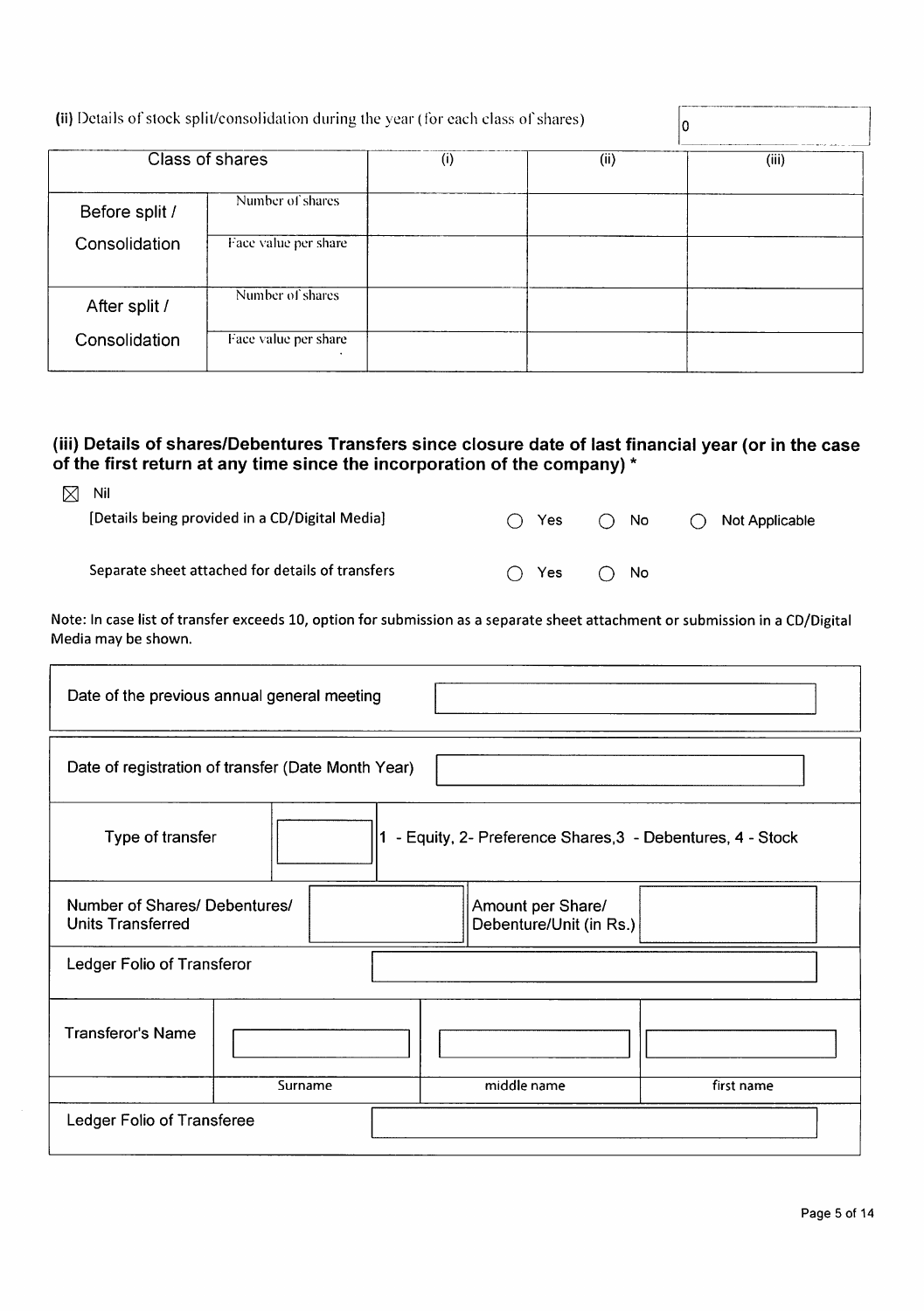| <b>Transferee's Name</b>                                                                                  |                                                    |             |            |  |  |  |
|-----------------------------------------------------------------------------------------------------------|----------------------------------------------------|-------------|------------|--|--|--|
|                                                                                                           | Surname                                            | middle name | first name |  |  |  |
|                                                                                                           | Date of registration of transfer (Date Month Year) |             |            |  |  |  |
| 1 - Equity, 2- Preference Shares, 3 - Debentures, 4 - Stock<br>Type of transfer                           |                                                    |             |            |  |  |  |
| Amount per Share/<br>Number of Shares/ Debentures/<br>Debenture/Unit (in Rs.)<br><b>Units Transferred</b> |                                                    |             |            |  |  |  |
| Ledger Folio of Transferor                                                                                |                                                    |             |            |  |  |  |
| <b>Transferor's Name</b>                                                                                  |                                                    |             |            |  |  |  |
|                                                                                                           | Surname                                            | middle name | first name |  |  |  |
| Ledger Folio of Transferee                                                                                |                                                    |             |            |  |  |  |
| <b>Transferee's Name</b>                                                                                  |                                                    |             |            |  |  |  |
|                                                                                                           | Surname                                            | middle name | first name |  |  |  |

# (iv) \*Debentures (Outstanding as at the end of financial year)

| <b>Particulars</b>                  | Number of units | Nominal value per<br>lunit | <b>Total value</b> |
|-------------------------------------|-----------------|----------------------------|--------------------|
| Non-convertible debentures          | 0               | 0                          | 0                  |
| Partly convertible debentures       | 0               | 0                          | 0                  |
| <b>Fully convertible debentures</b> | 0               | 0                          | 0                  |
| Total                               |                 |                            | Ω                  |

**Details of debentures**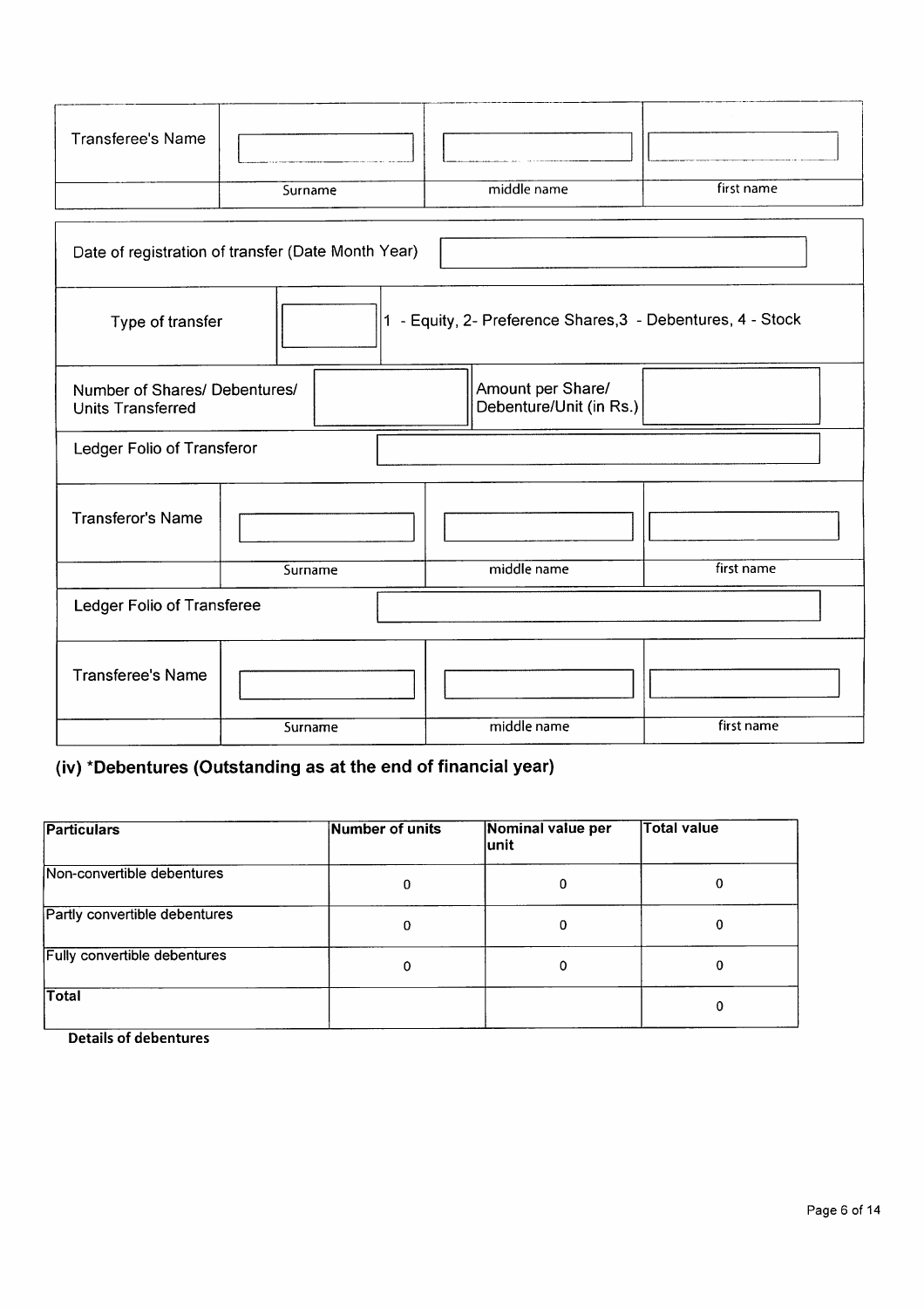| <b>Class of debentures</b>          | the beginning of the year<br>lvear | Outstanding as at  Increase during the  Decrease during the Outstanding as at<br>Ivear | the end of the year |
|-------------------------------------|------------------------------------|----------------------------------------------------------------------------------------|---------------------|
| Non-convertible debentures          |                                    |                                                                                        |                     |
| Partly convertible debentures       |                                    |                                                                                        |                     |
| <b>Fully convertible debentures</b> |                                    |                                                                                        |                     |

#### (v) Securities (other than shares and debentures)

| (v) Securities (other than shares and debentures) |                                |                                |                         |                               |                     |
|---------------------------------------------------|--------------------------------|--------------------------------|-------------------------|-------------------------------|---------------------|
| $\overline{T}$ ype of<br>Securities               | Number of<br><b>Securities</b> | Nominal Value of<br>leach Unit | Total Nominal<br> Value | Paid up Value of<br>each Unit | Total Paid up Value |
|                                                   |                                |                                |                         |                               |                     |
|                                                   |                                |                                |                         |                               |                     |
| Total                                             |                                |                                |                         |                               |                     |

# V. \*Turnover and net worth of the company (as defined in the Companies Act, 2013)

(i) Turnover

545,937,957

#### (ii) Net worth of the Company

75,566,448

#### VI. (a) \*SHARE HOLDING PATTERN - Promoters

| S. No.           | Category                                | Equity           |             | Preference       |            |
|------------------|-----------------------------------------|------------------|-------------|------------------|------------|
|                  |                                         | Number of shares | Percentage  | Number of shares | Percentage |
| $\overline{1}$ . | Individual/Hindu Undivided Family       |                  |             |                  |            |
|                  | (i) Indian                              | 714,260          | 81.44       | 0                |            |
|                  | (ii) Non-resident Indian (NRI)          | $\pmb{0}$        | $\mathbf 0$ | $\bf{0}$         |            |
|                  | (iii) Foreign national (other than NRI) | $\mathbf 0$      | $\mathbf 0$ | $\mathbf 0$      |            |
| 2.               | Government                              |                  |             |                  |            |
|                  | (i) Central Government                  | $\bf{0}$         | $\mathbf 0$ | $\mathbf 0$      |            |
|                  | (ii) State Government                   | $\mathbf 0$      | $\mathbf 0$ | 0                |            |
|                  | (iii) Government companies              | $\mathbf 0$      | $\pmb{0}$   | 0                |            |
| 3.               | Insurance companies                     | $\mathbf 0$      | $\mathbf 0$ | $\mathbf 0$      |            |
| 4.               | Banks                                   | $\mathbf 0$      | $\bf{0}$    | $\mathbf 0$      |            |
| 5.               | Financial institutions                  | $\mathbf 0$      | $\bf{0}$    | 0                |            |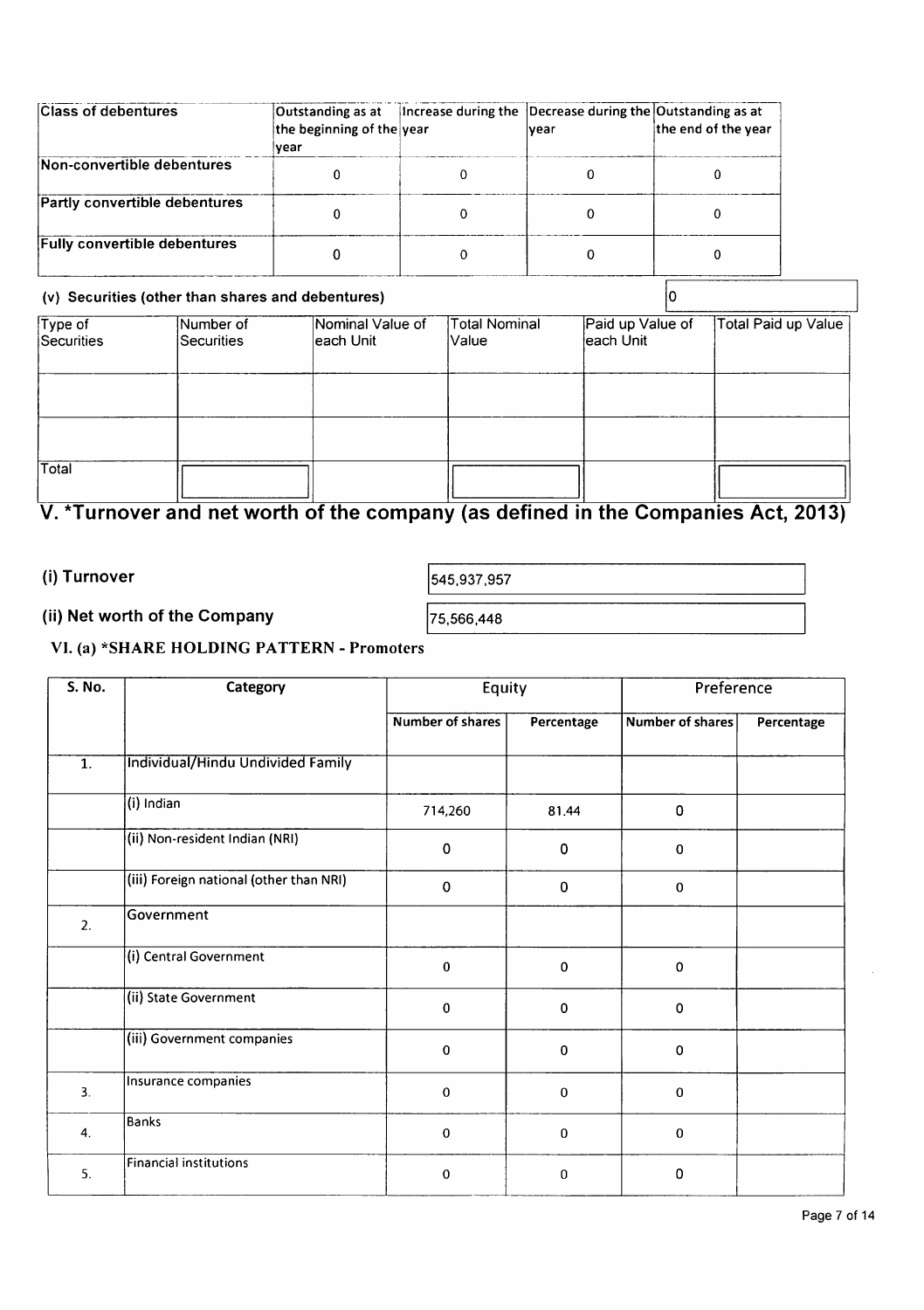| 6.  | Foreign institutional investors         | 0        | 0           | 0 |  |  |
|-----|-----------------------------------------|----------|-------------|---|--|--|
|     | Mutual funds                            | $\Omega$ | $\mathbf 0$ | 0 |  |  |
| 8.  | Venture capital                         | 0        | $\mathbf 0$ | 0 |  |  |
| 9.  | Body corporate<br>(not mentioned above) | 0        | 0           | 0 |  |  |
| 10. | Others                                  | n        | 0           | O |  |  |
|     | Total                                   | 714,260  | 81.44       |   |  |  |
|     |                                         |          |             |   |  |  |

Total number of shareholders (promoters)

 $|_{10}$ 

## (b) \*SHARE HOLDING PATTERN - Public/Other than promoters

| <b>S. No.</b>    | Category                                       | Equity                  |            | Preference              |            |
|------------------|------------------------------------------------|-------------------------|------------|-------------------------|------------|
|                  |                                                | <b>Number of shares</b> | Percentage | <b>Number of shares</b> | Percentage |
| $\overline{1}$ . | Individual/Hindu Undivided Family              |                         |            |                         |            |
|                  | (i) Indian                                     | $\pmb{0}$               | $\pmb{0}$  | $\pmb{0}$               |            |
|                  | (ii) Non-resident Indian (NRI)                 | $\pmb{0}$               | $\bf{0}$   | $\mathbf 0$             |            |
|                  | (iii) Foreign national (other than NRI)        | $\pmb{0}$               | $\pmb{0}$  | $\bf{0}$                |            |
| 2.               | Government                                     |                         |            |                         |            |
|                  | (i) Central Government                         | $\pmb{0}$               | $\pmb{0}$  | $\pmb{0}$               |            |
|                  | (ii) State Government                          | $\pmb{0}$               | $\pmb{0}$  | $\mathbf 0$             |            |
|                  | (iii) Government companies                     | $\pmb{0}$               | 0          | $\pmb{0}$               |            |
| 3.               | Insurance companies                            | $\mathbf 0$             | $\bf{0}$   | $\pmb{0}$               |            |
| 4.               | Banks                                          | $\pmb{0}$               | 0          | $\pmb{0}$               |            |
| 5.               | <b>Financial institutions</b>                  | $\pmb{0}$               | $\pmb{0}$  | $\pmb{0}$               |            |
| 6.               | Foreign institutional investors                | $\pmb{0}$               | 0          | $\pmb{0}$               |            |
| 7.               | Mutual funds                                   | $\pmb{0}$               | $\pmb{0}$  | $\pmb{0}$               |            |
| 8.               | Venture capital                                | $\pmb{0}$               | $\bf{0}$   | $\pmb{0}$               |            |
| 9.               | <b>Body corporate</b><br>(not mentioned above) | $\pmb{0}$               | $\pmb{0}$  | $\pmb{0}$               |            |
| 10.              | Others<br>Individuals                          | 162,780                 | 18.56      | 0                       |            |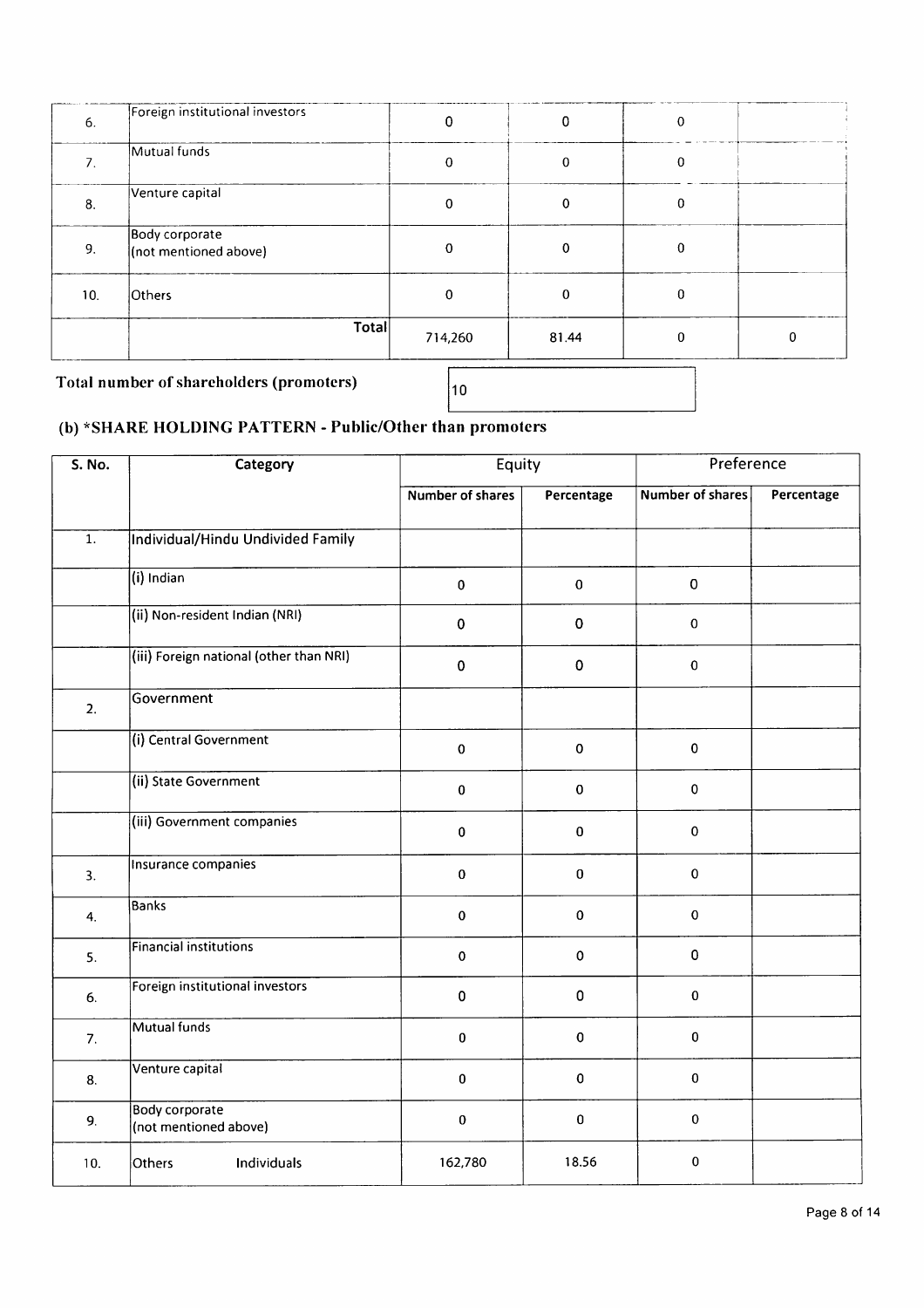|                                                                  | Total                                           | 162,780 | 18.56 |  |  |
|------------------------------------------------------------------|-------------------------------------------------|---------|-------|--|--|
| Total number of shareholders (other than promoters) $\vert_{13}$ |                                                 |         |       |  |  |
|                                                                  | Total number of shareholders (Promoters+Public/ |         |       |  |  |

Other than promoters)

# $|23|$

#### VII. \*NUMBER OF PROMOTERS, MEMBERS, DEBENTURE HOLDERS (Details, Promoters, Members (other than promoters), Debenture holders)

| <b>Details</b>                    | At the beginning of the year | At the end of the year |
|-----------------------------------|------------------------------|------------------------|
| Promoters                         | 10                           | 10                     |
| Members<br>(other than promoters) | 13                           | 13                     |
| Debenture holders                 |                              |                        |

#### VIII. DETAILS OF DIRECTORS AND KEY MANAGERIAL PERSONNEL

#### (A) \*Composition of Board of Directors

| Category                                    |             | Number of directors at the<br>beginning of the year |                  | Number of directors at the end<br>of the year |           | Percentage of shares held by<br>directors as at the end of year |
|---------------------------------------------|-------------|-----------------------------------------------------|------------------|-----------------------------------------------|-----------|-----------------------------------------------------------------|
|                                             | Executive   | Non-executive                                       | <b>Executive</b> | Non-executive                                 | Executive | Non-executive                                                   |
| A. Promoter                                 | 1           | $\overline{7}$                                      | 1                | $\overline{7}$                                | 19.31     | 54.03                                                           |
| <b>B. Non-Promoter</b>                      | $\mathbf 0$ | $\mathbf 0$                                         | 0                | $\bf{0}$                                      | 0         | $\mathbf 0$                                                     |
| (i) Non-Independent                         | $\mathbf 0$ | $\mathbf 0$                                         | 0                | 0                                             | 0         | $\mathbf{0}$                                                    |
| (ii) Independent                            | $\mathbf 0$ | $\mathbf 0$                                         | 0                | $\mathbf 0$                                   | 0         | $\Omega$                                                        |
| <b>C. Nominee Directors</b><br>representing | $\mathbf 0$ | $\mathbf 0$                                         | $\Omega$         | $\mathbf 0$                                   | 0         | $\mathbf{0}$                                                    |
| $(i)$ Banks & FIs                           | $\mathbf 0$ | $\mathbf 0$                                         | 0                | $\mathbf 0$                                   | 0         | $\Omega$                                                        |
| (ii) Investing institutions                 | $\mathbf 0$ | $\bf{0}$                                            | 0                | $\mathbf 0$                                   | 0         | $\mathbf 0$                                                     |
| (iii) Government                            | $\mathbf 0$ | $\mathbf 0$                                         | 0                | $\bf{0}$                                      | 0         | 0                                                               |
| (iv) Small share holders                    | $\mathbf 0$ | $\mathbf 0$                                         | 0                | $\mathbf 0$                                   | 0         | $\mathbf 0$                                                     |
| $(v)$ Others                                | $\mathbf 0$ | $\mathbf 0$                                         | 0                | $\Omega$                                      | 0         | 0                                                               |
| Total                                       | 1           | 7                                                   |                  | 7                                             | 19.31     | 54.03                                                           |

Number of Directors and Key managerial personnel (who is not director) as on the financial year end date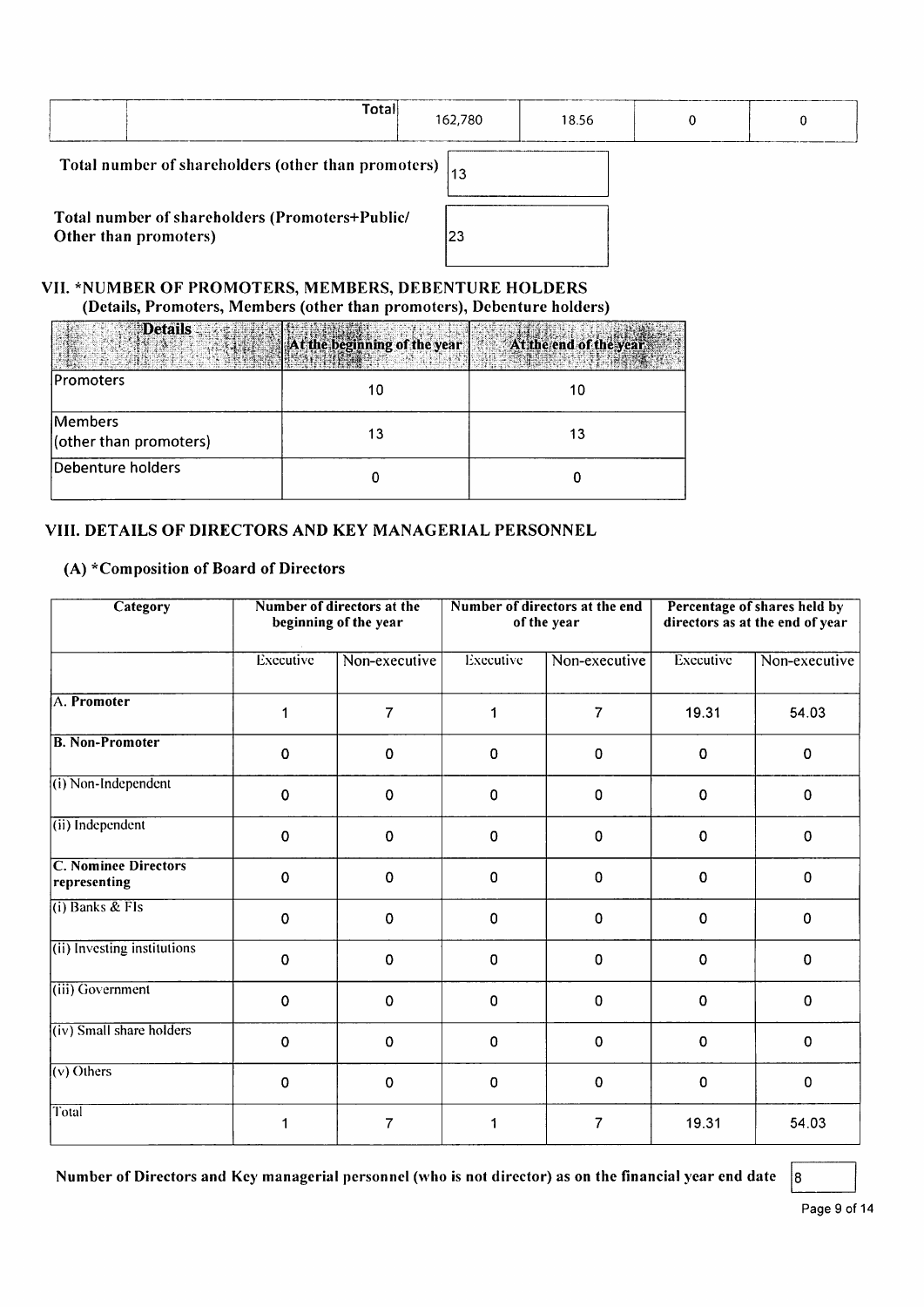## (B) (i) \*Details of directors and Key managerial personnel as on the closure of financial year

| Name                      | DIN/PAN  | Designation       | Number of equity<br>share(s) held | Date of cessation (after closure of<br>financial year: If any) |
|---------------------------|----------|-------------------|-----------------------------------|----------------------------------------------------------------|
| KANDASAMY ARTHAN <br>52   | 00496652 | Managing Director | 169,360                           |                                                                |
| ICHELLAMMAL PERIYA<br>m   | 00496725 | Director          | 75,100                            |                                                                |
| SENGODAGOUNDER ∣<br>Е     | 00047437 | Director          | 62,870                            |                                                                |
| lVADIVEL DEIVANAYA(l<br>Ш | 07434680 | Director          | 67,370                            |                                                                |
| İPALANIVEL SARASWA<br>Ŧ   | 00660922 | Director          | 71,980                            |                                                                |
| SUBRAMANIA CHETTI <br>Ы   | 00497262 | <b>Director</b>   | 63.220                            |                                                                |
| ABUSALIA SYED SAIFI       | 03138854 | Director          | 53,760                            |                                                                |
| ARTHANARI KOKILANI        | 06967814 | <b>Director</b>   | 5,880                             |                                                                |

#### (ii) Particulars of change in director(s) and Key managerial personnel during the year

| Name | DIN/PAN | the financial vear | Designation at the  Date of appointment/<br>beginning / during   change in designation/<br><i>cessation</i> | Nature of change (Appointment/<br>Change in designation/ Cessation) |
|------|---------|--------------------|-------------------------------------------------------------------------------------------------------------|---------------------------------------------------------------------|
|      |         |                    |                                                                                                             |                                                                     |

#### IX. MEETINGS OF MEMBERS/CLASS OF MEMBERS/BOARD/COMMITTEES OF THE BOARD OF **DIRECTORS**

#### A. MEMBERS/CLASS /REQUISITIONED/NCLT/COURT CONVENED MEETINGS

| Number of meetings held       |                 |                                               |                                |                             |  |
|-------------------------------|-----------------|-----------------------------------------------|--------------------------------|-----------------------------|--|
| Type of meeting               | Date of meeting | <b>Total Number of</b><br>Members entitled to | Attendance                     |                             |  |
|                               |                 | attend meeting                                | Number of members<br>lattended | 1% of total<br>shareholding |  |
| <b>Annual General Meeting</b> | 24/10/2020      | 23                                            | 12                             | 65.74                       |  |

#### **B. BOARD MEETINGS**

\*Number of meetings held  $\vert$ 4

| S. No. | Date of meeting | Total Number of directors<br>associated as on the date | Attendance                       |                  |  |
|--------|-----------------|--------------------------------------------------------|----------------------------------|------------------|--|
|        |                 | of meeting                                             | Number of directors<br>lattended | 1% of attendance |  |
|        | 12/09/2020      |                                                        | 6                                | 75               |  |

 $|0\rangle$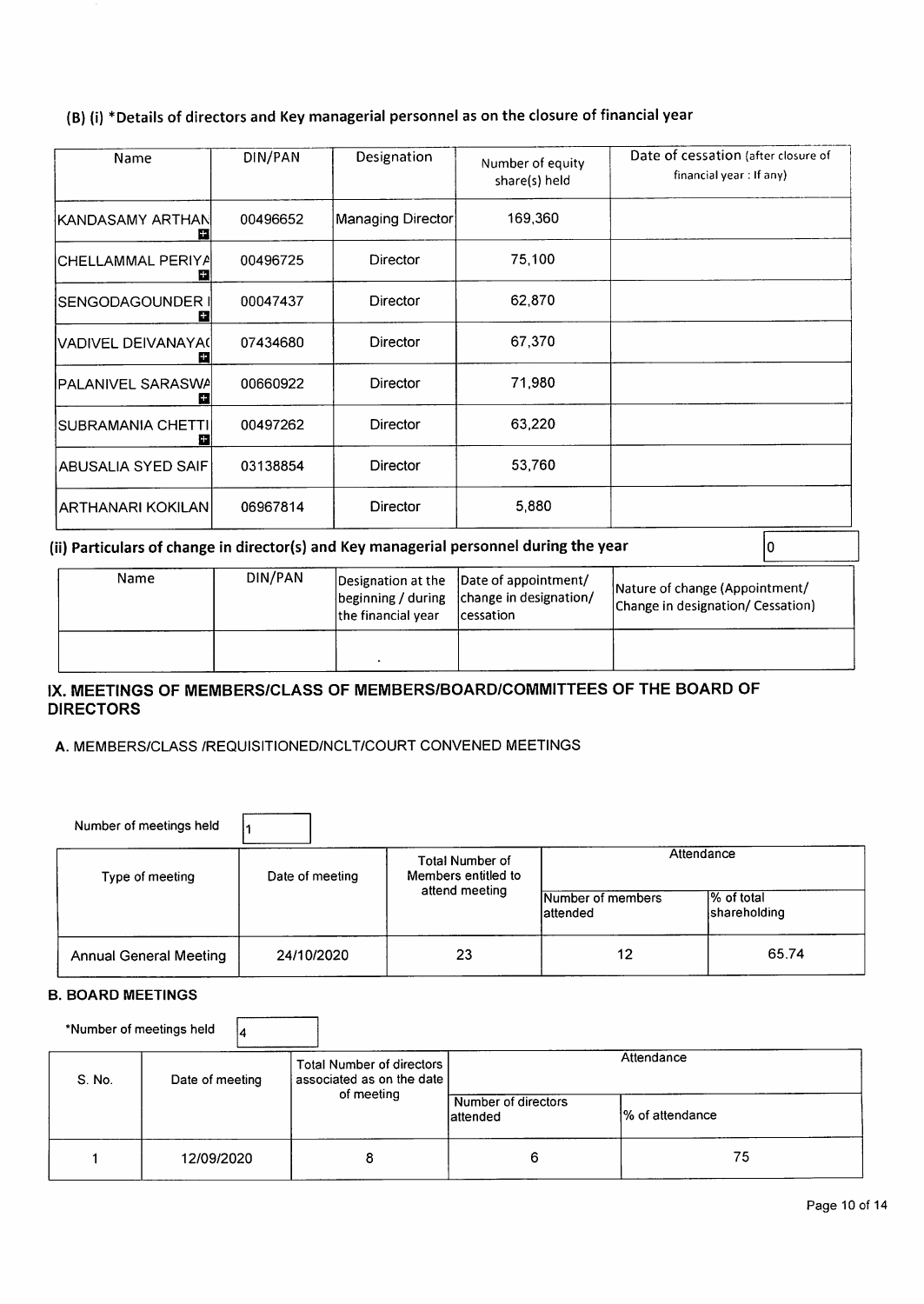| S. No. | Date of meeting               | Total Number of directors<br>associated as on the date | Attendance                       |                 |  |
|--------|-------------------------------|--------------------------------------------------------|----------------------------------|-----------------|--|
|        |                               | of meeting                                             | Number of directors<br>lattended | % of attendance |  |
|        | 12/12/2020                    | 8                                                      |                                  | 87.5            |  |
|        | 23/01/2021                    | 8                                                      |                                  | 50              |  |
| 4      | 20/03/2021<br>--------------- | я                                                      |                                  | 87.5            |  |

#### **C. COMMITTEE MEETINGS**

| Number of meetings held |                    |              |                                                    |                 |
|-------------------------|--------------------|--------------|----------------------------------------------------|-----------------|
| S. No.                  | Type of<br>meeting | Total Number | Date of meeting of Members as<br>Number of members | Attendance      |
|                         |                    | the meeting  | lattended                                          | % of attendance |
|                         |                    |              |                                                    |                 |

#### **D. \*ATTENDANCE OF DIRECTORS**

|                |                          | <b>Board Meetings</b>                                 |                |                    | <b>Committee Meetings</b>                             |             |                    | Whether<br>attended AGM |
|----------------|--------------------------|-------------------------------------------------------|----------------|--------------------|-------------------------------------------------------|-------------|--------------------|-------------------------|
| S.<br>No.      | Name<br>of the director  | Number of<br>Meetings which Number of<br>director was | Meetings       | % of<br>attendance | Number of<br>Meetings which Number of<br>director was | Meetings    | % of<br>attendance | held on                 |
|                |                          | lentitled to<br>attend                                | lattended      |                    | lentitled to<br>lattend                               | attended    |                    |                         |
|                |                          |                                                       |                |                    |                                                       |             |                    | (Y/N/NA)                |
| 1              | KANDASAMY                | 4                                                     | 4              | 100                | $\bf{0}$                                              | $\mathbf 0$ | $\pmb{0}$          |                         |
| $\overline{2}$ | <b>CHELLAMMA</b>         | $\overline{\mathbf{4}}$                               | 4              | 100                | $\bf{0}$                                              | $\pmb{0}$   | $\pmb{0}$          |                         |
| 3              | SENGODAGC                | $\overline{\mathbf{4}}$                               | $\overline{2}$ | 50                 | $\bf{0}$                                              | 0           | $\mathbf 0$        |                         |
| $\overline{4}$ | VADIVEL DEI <sup> </sup> | $\overline{\mathbf{4}}$                               | 3              | 75                 | 0                                                     | $\mathbf 0$ | $\mathbf 0$        |                         |
| 5              | PALANIVEL S              | $\overline{\mathbf{4}}$                               | 3              | 75                 | 0                                                     | 0           | $\mathbf 0$        |                         |
| 6              | <b>SUBRAMANIA</b>        | $\overline{\mathbf{4}}$                               | 3              | 75                 | $\bf{0}$                                              | 0           | $\mathbf 0$        |                         |
| $\overline{7}$ | <b>ABUSALIA SY</b>       | 4                                                     | 3              | 75                 | 0                                                     | 0           | $\mathbf 0$        |                         |
| 8              | <b>ARTHANARI I</b>       | 4                                                     | $\overline{2}$ | 50                 | $\mathbf 0$                                           | 0           | $\mathbf 0$        |                         |

X. \*REMUNERATION OF DIRECTORS AND KEY MANAGERIAL PERSONNEL

 $\boxtimes$  Nil

Number of Managing Director, Whole-time Directors and/or Manager whose remuneration details to be entered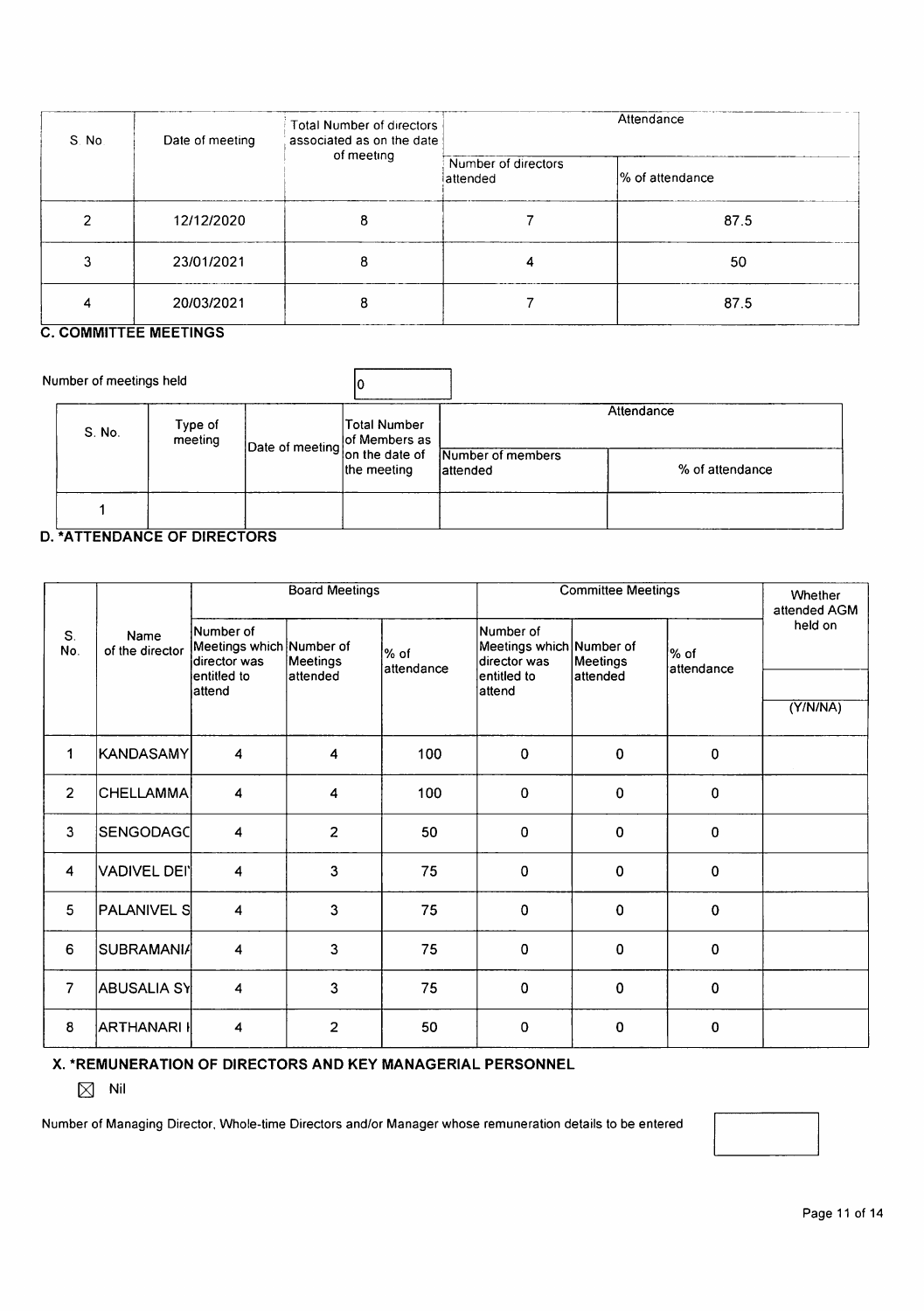| S. No. | Name  | Designation | Gross Salary | Commission | Stock Option/<br>Sweat equity | <b>Others</b> | Total<br>Amount |
|--------|-------|-------------|--------------|------------|-------------------------------|---------------|-----------------|
|        |       |             |              |            |                               |               |                 |
|        | Total |             |              |            |                               |               |                 |

Number of CEO, CFO and Company secretary whose remuneration details to be entered

| S. No. | Name  | Designation | Gross Salary | Commission | Stock Option/<br>Sweat equity | Others | Total<br>Amount |
|--------|-------|-------------|--------------|------------|-------------------------------|--------|-----------------|
|        |       |             |              |            |                               |        |                 |
|        | Total |             |              |            |                               |        |                 |

Number of other directors whose remuneration details to be entered

| S. No. | Name  | Designation | Gross Salary | Commission | Stock Option/<br>Sweat equity | Others | Total<br>Amount |
|--------|-------|-------------|--------------|------------|-------------------------------|--------|-----------------|
|        |       |             |              |            |                               |        | 0               |
|        | Total |             |              |            |                               |        |                 |

#### XI. MATTERS RELATED TO CERTIFICATION OF COMPLIANCES AND DISCLOSURES

| * A. Whether the company has made compliances and disclosures in respect of applicable $\odot$ Yes | $\bigcirc$ No |  |
|----------------------------------------------------------------------------------------------------|---------------|--|
| provisions of the Companies Act, 2013 during the year                                              |               |  |

B. If No, give reasons/observations

|  | XII. PENALTY AND PUNISHMENT  - DETAILS THEREOF |  |
|--|------------------------------------------------|--|
|  |                                                |  |

| <b>Name of the</b><br>company/ directors/<br>lofficers | Name of the court/<br>Iconcerned<br>Authority | <b>IDate of Order</b> | Name of the Act and<br>lsection under which<br>penalised / punished | Details of penalty/<br>punishment | Details of appeal (if any)<br>including present status |
|--------------------------------------------------------|-----------------------------------------------|-----------------------|---------------------------------------------------------------------|-----------------------------------|--------------------------------------------------------|
|                                                        |                                               |                       |                                                                     |                                   |                                                        |

| Name of the<br> company/directors/<br>lofficers | Name of the court/<br>Iconcerned<br>lAuthority | Date of Order | Name of the Act and<br>section under which<br>offence committed | Particulars of<br>loffence | Amount of compounding (in<br>(Rupees |
|-------------------------------------------------|------------------------------------------------|---------------|-----------------------------------------------------------------|----------------------------|--------------------------------------|
|                                                 |                                                |               |                                                                 |                            |                                      |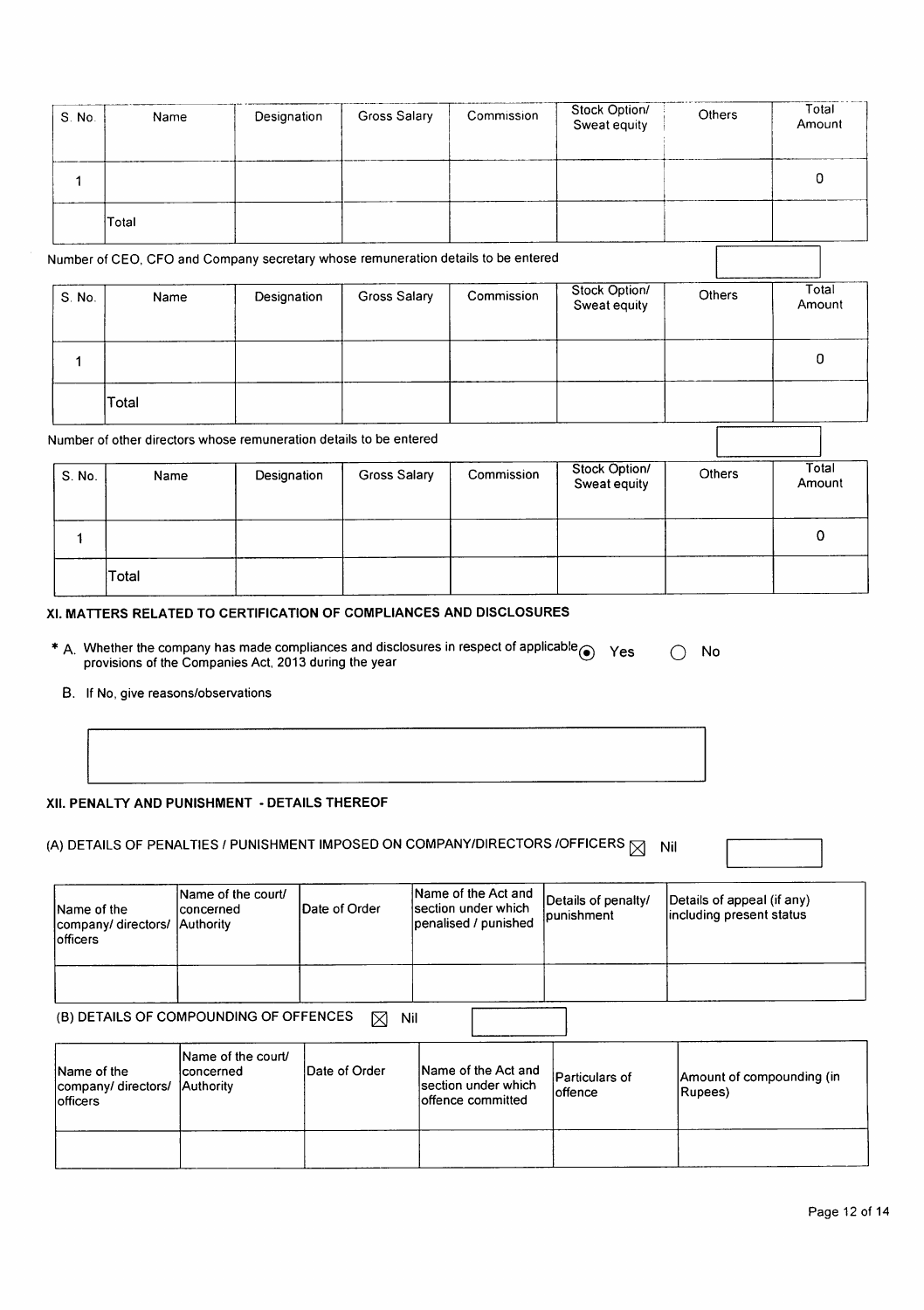#### XIII. Whether complete list of shareholders, debenture holders has been enclosed as an attachment

 $\odot$  Yes  $\bigcap$  No

#### XIV. COMPLIANCE OF SUB-SECTION (2) OF SECTION 92, IN CASE OF LISTED COMPANIES

In case of a listed company or a company having paid up share capital of Ten Crore rupees or more or turnover of Fifty Crore rupees or more, details of company secretary in whole time practice certifying the annual return in Form MGT-8.

| Name                           |                                                       |
|--------------------------------|-------------------------------------------------------|
| Whether associate or fellow    | Associate $\bigcirc$ Fellow<br>$\left( \quad \right)$ |
| Certificate of practice number |                                                       |

#### I/We certify that:

(a) The return states the facts, as they stood on the date of the closure of the financial year aforesaid correctly and adequately. (b) Unless otherwise expressly stated to the contrary elsewhere in this Return, the Company has complied with all the provisions of the Act during the financial year.

(c) The company has not, since the date of the closure of the last financial year with reference to which the last return was submitted or in the case of a first return since the date of the incorporation of the company, issued any invitation to the public to subscribe for any securities of the company.

(d) Where the annual return discloses the fact that the number of members, (except in case of a one person company), of the company exceeds two hundred, the excess consists wholly of persons who under second proviso to clause (ii) of sub-section (68) of section 2 of the Act are not to be included in reckoning the number of two hundred.

#### Declaration

| I am Authorised by the Board of Directors of the company vide resolution no. |  |  |
|------------------------------------------------------------------------------|--|--|
|------------------------------------------------------------------------------|--|--|

28/05/2008

dated

(DD/MM/YYYY) to sign this form and declare that all the requirements of the Companies Act, 2013 and the rules made thereunder in respect of the subject matter of this form and matters incidental thereto have been compiled with. I further declare that:

Whatever is stated in this form and in the attachments thereto is true, correct and complete and no information material to  $\mathbf 1$ the subject matter of this form has been suppressed or concealed and is as per the original records maintained by the company.

01

All the required attachments have been completely and legibly attached to this form. 2.

Note: Attention is also drawn to the provisions of Section 447, section 448 and 449 of the Companies Act, 2013 which provide for punishment for fraud, punishment for false statement and punishment for false evidence respectively.

#### To be digitally signed by

| Director                        |                                |
|---------------------------------|--------------------------------|
| DIN of the director             | 00496652                       |
| To be digitally signed by       |                                |
| ◯ Company Secretary             |                                |
| ◯ Company secretary in practice |                                |
| Membership number               | Certificate of practice number |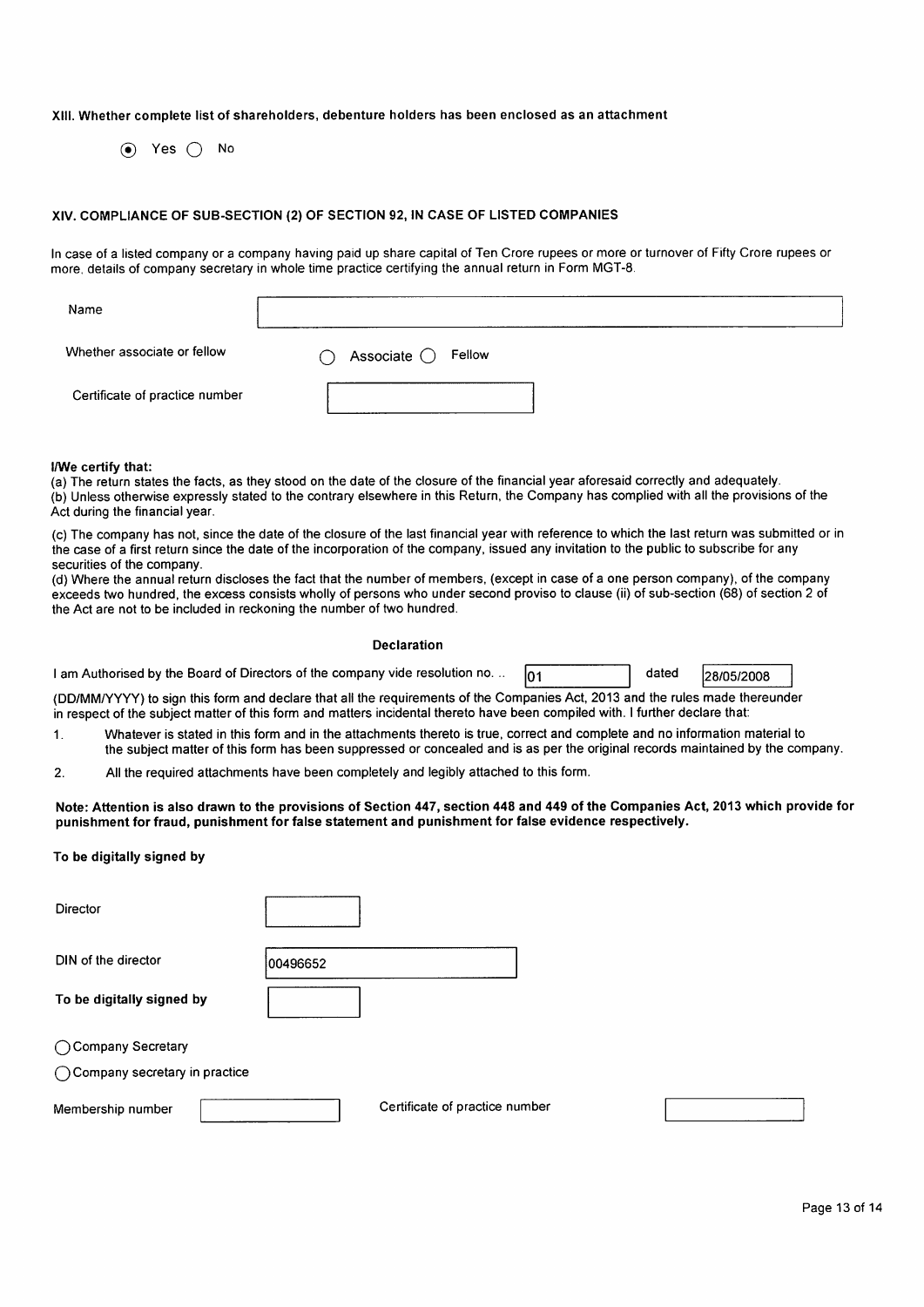| <b>Attachments</b>                          |             | List of attachments      |
|---------------------------------------------|-------------|--------------------------|
| 1. List of share holders, debenture holders | Attach      |                          |
| 2. Approval letter for extension of AGM;    | Attach      |                          |
| 3. Copy of MGT-8;                           | Attach      |                          |
| 4. Optional Attachement(s), if any          | Attach      |                          |
|                                             |             | <b>Remove attachment</b> |
| Check Form<br>Modify                        | Prescrutiny | Submit                   |

This eForm has been taken on file maintained by the Registrar of Companies through electronic mode and on<br>the basis of statement of correctness given by the company

 $\Delta \sim 1$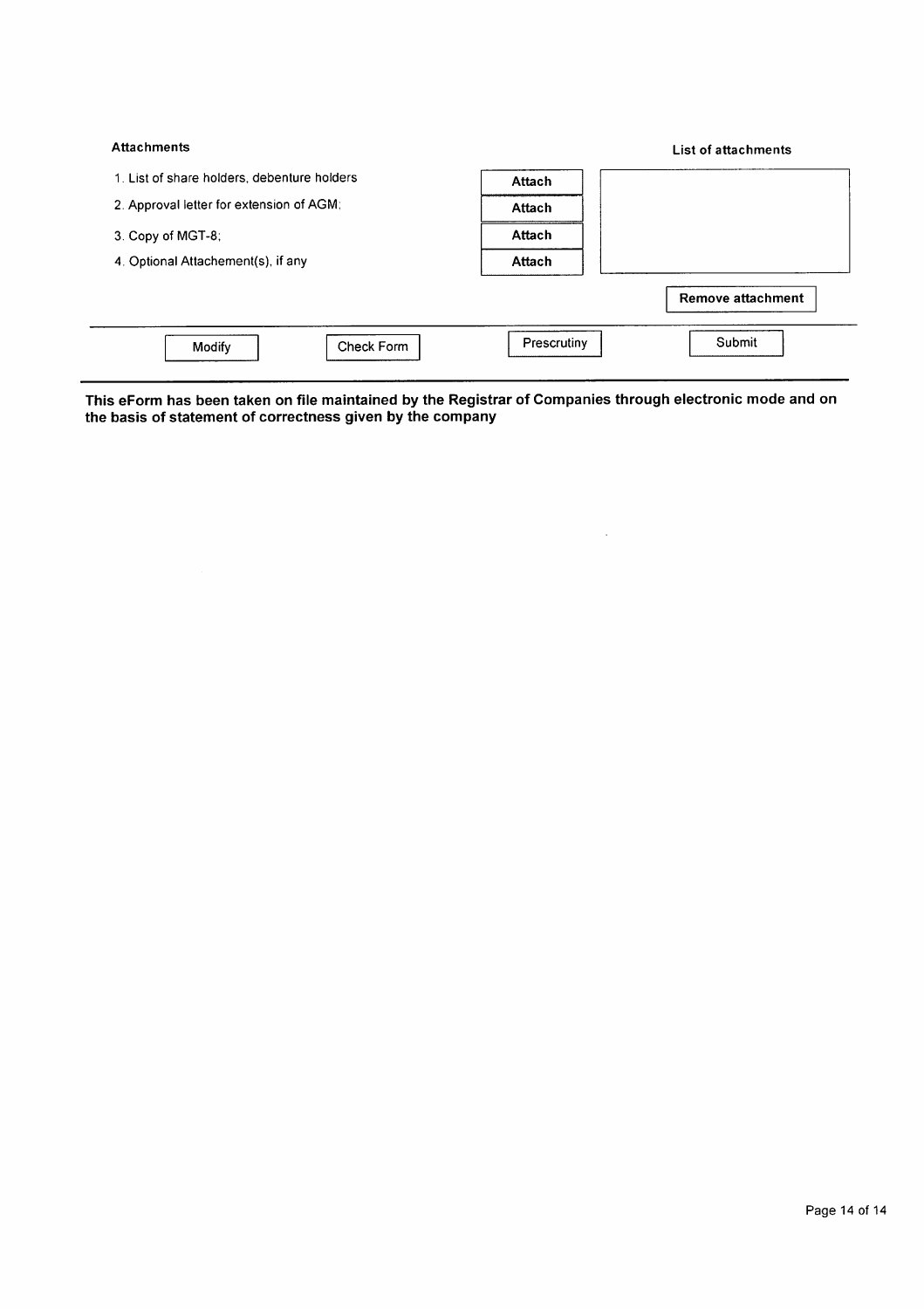#### **SRI GOKULAM HOSPITALS PRIVATE LIMITED CIN No : U85110TZ1971PTC000631**

#### **LIST OF SHARE HOLDERS AS ON 31/03/2021**

#### **TYPE OF SHARE : EQUITY SHARE NOMINAL VALUE : Rs.10 PER SHARE**

| <b>Folio</b><br><b>No</b> | <b>NAME OF THE SHARE</b><br><b>HOLDER</b> | <b>ADDRESS OF THE SHARE</b><br><b>HOLDER</b>                                                                   | No. OF<br><b>SHARES</b> |
|---------------------------|-------------------------------------------|----------------------------------------------------------------------------------------------------------------|-------------------------|
|                           |                                           |                                                                                                                |                         |
| 37                        | DR.K.ARTHANARI                            | S/o.Mr.Kandasamy<br>510/511, 2 <sup>nd</sup> Cross,<br>Brindavan Road, Fairlands,<br>Salem - 636 016.          | 169360                  |
| 23                        | DR.P.CHELLAMMAL                           | W/o. Dr.K. Arthanari<br>510/511, 2 <sup>nd</sup> Cross,<br>Brindavan Road, Fairlands, Salem<br>$-636016$       | 75100                   |
| 19                        | <b>MR.S.MUTHURAJAN</b>                    | S/o.Mr.Sengodagounder<br>134, Manickavasagar Street,<br>Balaji Nagar, Salem - 636 004                          | 62870                   |
| 28                        | DR.K.S.RANGASAMY                          | S/o.Mr.Sennimalai Gounder<br>47-A, Kumaresapuram,<br>Tiruchengode Post,<br>Namakkal Dt. - 637 211              | 73740                   |
| 39                        | <b>DR.SARASWATHI</b><br><b>DURAISAMY</b>  | W/o.(Late) Mr.P.Duraisamy,<br>1/151, M10, Krishnammal Nagar<br>Alagapurampudhur,<br>Salem - 636 016            | 71980                   |
| 17                        | MR.T.S.SELVARAJ                           | S/o.Mr.T.Samiappan,<br>No.10, Bharathiyar Street<br>Subramania Nagar, 1 <sup>st</sup> Gate,<br>Salem - 636 005 | 70980                   |
| 16                        | <b>MR.S.SUKUMAR</b>                       | S/o.Mr.R.K.Subramania Chettiar,<br>57, No.1, Pulikuthi Street, Gugai,<br>Salem - 636 006                       | 63220                   |
| 33                        | MR.A.SYED SAIF                            | S/o.Mr.S.H.Abusalia<br>11/232-E, IVth Cross,<br>Brindavan Road,<br>Fairlands, Salem - 636 016                  | 53760                   |
| 43                        | MR.P.RANGANATHAN                          | S/o.Mr.M.Perumal,<br>No.29, MDS Nagar,<br>Sri Sarada College Road,<br>Salem - 636 007                          | 23190                   |
| 30                        | DR.R.RAMALINGAM                           | S/o.Mr.E.Rangasamy,<br>9B, Ramakrishna Road,<br>Salem - 636 007                                                | 25000                   |
| 40                        | DR.S.DURAISAMY                            | S/o.Mr.Sengodagounder,<br>'Vinola Hospital',<br>Thammampatty Post,<br>Attur Talik, Salem Dt. 636 113           | 12500                   |
| 32                        | DR.M.GOVINDARAJAN                         | No.43 III Pulikuthi St.<br>Gugai, Salem - 636 006                                                              | 12500                   |